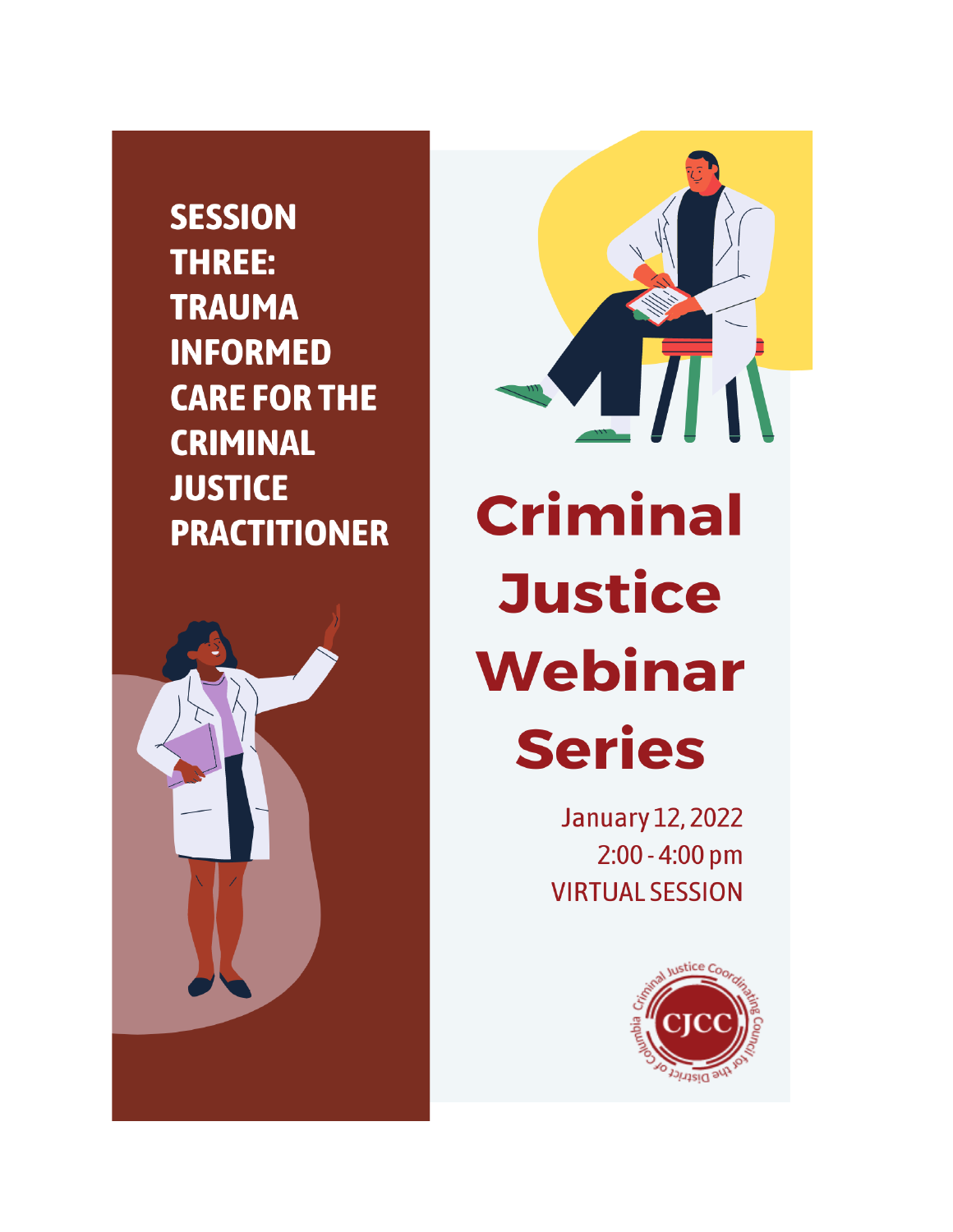# Background

On January 12, 2022, the Criminal Justice Coordinating Council (CJCC) convened a webinar entitled "Trauma-Informed Care for the Criminal Justice Practitioner."

The webinar was designed to explore trauma and trauma-informed care services for District criminal justice practitioners. Criminal justice practitioners are not immune to trauma and their responsibilities expose them to different forms of trauma including: historical, secondary, and other forms of complex trauma. Not only must they respond to work-related trauma, but other stressors as well, including social unrest, community violence and escalating homicides. Consequently, CJCC undertook the task of exploring the realities and implications that trauma presents to agency partner practitioners, including clinicians, police officers, intake personnel, etc. The goal of the dialogue was to explore the following: what is trauma; what are the implications of trauma; what challenges does trauma present to agency partners and their employees; what policies and programs are in place or being developed to respond to the health and welfare of practitioners; and how does the criminal justice system, i.e., institutions, procedures, policies, and architecture, contribute to or exacerbate trauma experienced by practitioners and the clients they serve.

CJCC Executive Director Mannone Butler commenced the discussion and welcomed the webinar attendees, moderator, and panelists to the program. She highlighted the challenges that trauma presents to criminal justice agencies, practitioners, and clients (youth and adults), who are touched by the criminal justice system. Director Butler outlined the discussion framework and introduced the moderator. She stated that he has served as a consultant and provided clinical therapy for violence interrupters for the Office of the Attorney General (OAG), and that he utilizes his trauma expertise to support service providers. Further, she highlighted that the panel included partner agency clinicians who possess extensive expertise and would share valuable insights and context regarding trauma-informed care and related services.

### Panel Introduction

The moderator, Dr. Andrae Brown, Heru Consulting, offered that the goal of the discussion was to unpack and deconstruct some of the experiences with trauma occurring across the District. He proceeded to introduce the panelists, including:

- Richard R. Bebout, PhD, Chief of Crisis Services, Department of Behavioral Health (DBH)
- Beth Jordan, M.D., Director, Medical Services, Department of Corrections (DOC)
- Diana Karczmarczyk, PhD, MPH, MCHES, Director of Employee Well-Being Support, Metropolitan Police Department (MPD)
- Kenya Key, Psy.D., CCHP-MH, Deputy Director of Health Services, Department of Youth Rehabilitation Services (DYRS)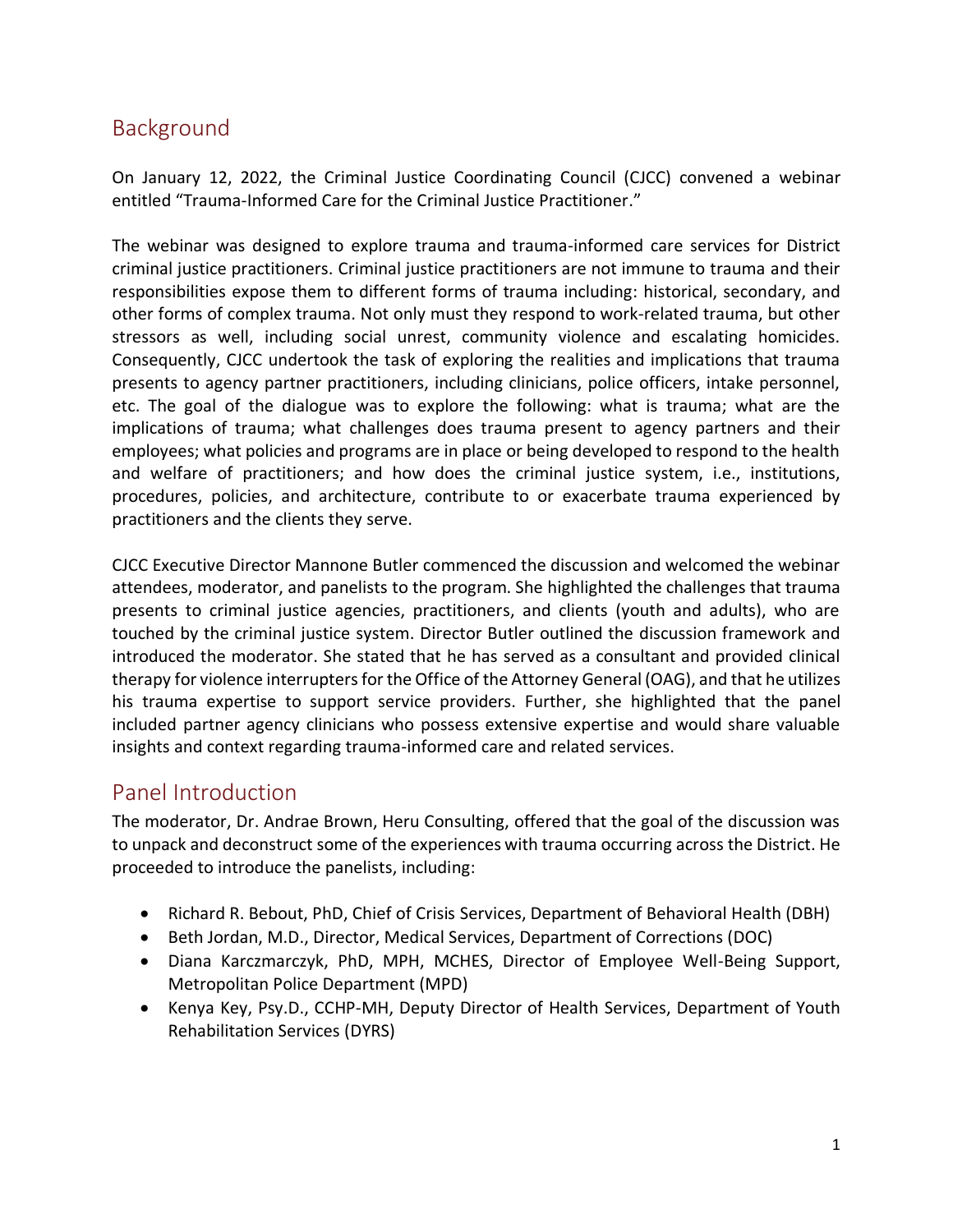• Dr. Katara Watkin-Laws, PhD, Acting Chief Psychologist, Child Guidance Clinic- Court Social Services Division (CSSD)



## Panel Discussion

Dr. Brown commented that the goal of the conversation was to think about and deconstruct issues in a way that looks at the intersection of race, class, gender, sexual orientation, and different elements related to trauma. Additionally, he explained the discussion would delve into some of the power dynamics and dimensions of trauma. He asked Dr. Bebout to outline his responsibilities and to define trauma.

Dr. Bebout started his remarks by citing the statistic that "across America, a child is shot every hour," highlighting the extent to which trauma is occurring across our nation and in the District. In his new role as Chief of Crisis Services, he is responsible for: overseeing behavioral health diversion responsibilities; working with the Office of Unified Communications (OUC) to overhaul emergency 911



operation calls; implementing the new 998 National Suicide Prevention Help Line; strengthening partnerships with criminal justice partners; facilitating pre-arrest diversion activities; and ensuring that persons with mental and behavioral health challenges are not placed in jail or detention when there are better and more appropriate options.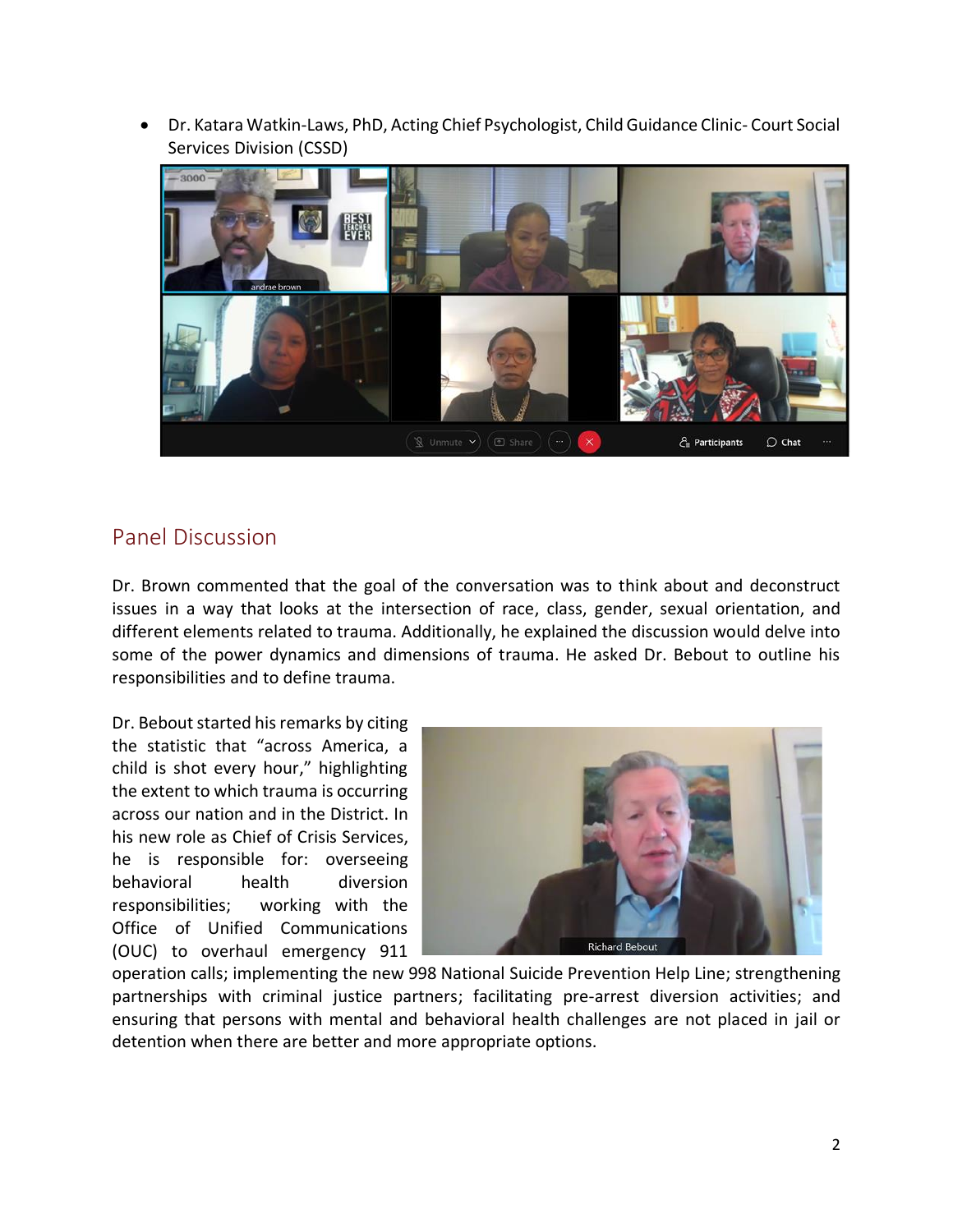Dr. Brown inquired regarding what is trauma; how does it relate to toxic masculinity; whether traumatic experiences interfere with a person's ability to self-regulate their behavior; and how and if trauma precludes clients from seeking help. Dr. Bebout offered that in dealing with persons who have experienced trauma, it is critical to stop asking people what is wrong with them, and ask instead what happened to them. He offered that trauma experienced for long periods of time or multiple occasions in succession can result in permanent harmful changes in our brains and an inability to return to a personal emotional or psychological baseline. Regarding toxic masculinity, Dr. Bebout explained that men experience challenges coding their experiences with trauma. Finally, he offered that trauma-informed care involves a fundamental assumption that people we encounter have experienced trauma throughout their lives, and it is important to help them develop coping skills to self-regulate their responses to trauma.



Dr. Karczmarczyk "Dr. K", commented that she is the first person to assume her current position. She indicated that Chief Robert Contee, Metropolitan Police Department (MPD), created the position, and she fulfills her duties as a health professional and not as a clinician. Her position and office are a consequence of cumulative events occurring within and across the District, i.e., political protests, social strife, gun

violence, homicides, and a toxic environment that poses mental and physical threats to the wellbeing of police officers. To illustrate her point, she indicated that her approach to the job is predicated on a comprehensive wellness perspective; and her responsibilities include looking at situational challenges as opportunities that can be addressed and viewed through a system-wide lens. She stressed that utilizing this approach is vital to developing programs and services that can be tailored to transform the landscape that affects MPD's workforce.

Dr. K shared two points that she has learned since assuming this role. The first point is that historically, suicide has been the primary cause of death for police officers, which is an indication of the level of trauma experienced by police. However, since the start of the pandemic, COVID has become the leading cause of death for police. Further, she indicated that during a police officer's career, they will have experienced 188 significant traumatic or critical incidents, i.e., homicides, drownings, assaults, etc., each of which can inflict personal pain and duress. When questioned about the public's perception that police are robotic and devoid of feelings in their interactions with the public, Dr. K offered that on the one hand the public expects officers to respond to a request for assistance in full command of their emotions regardless of the events they witness. The reality, however, is that officers have their own trauma. Further, all too often MPD officers sublimate their feelings and experiences because of a culture that demands stoic and dispassionate responses when they are confronted with victims who experience tragic or chaotic circumstances. Dr. K offered that this culture and attitude pervades police departments, including DC, which is undertaking a culture shift. However, efforts are being promoted across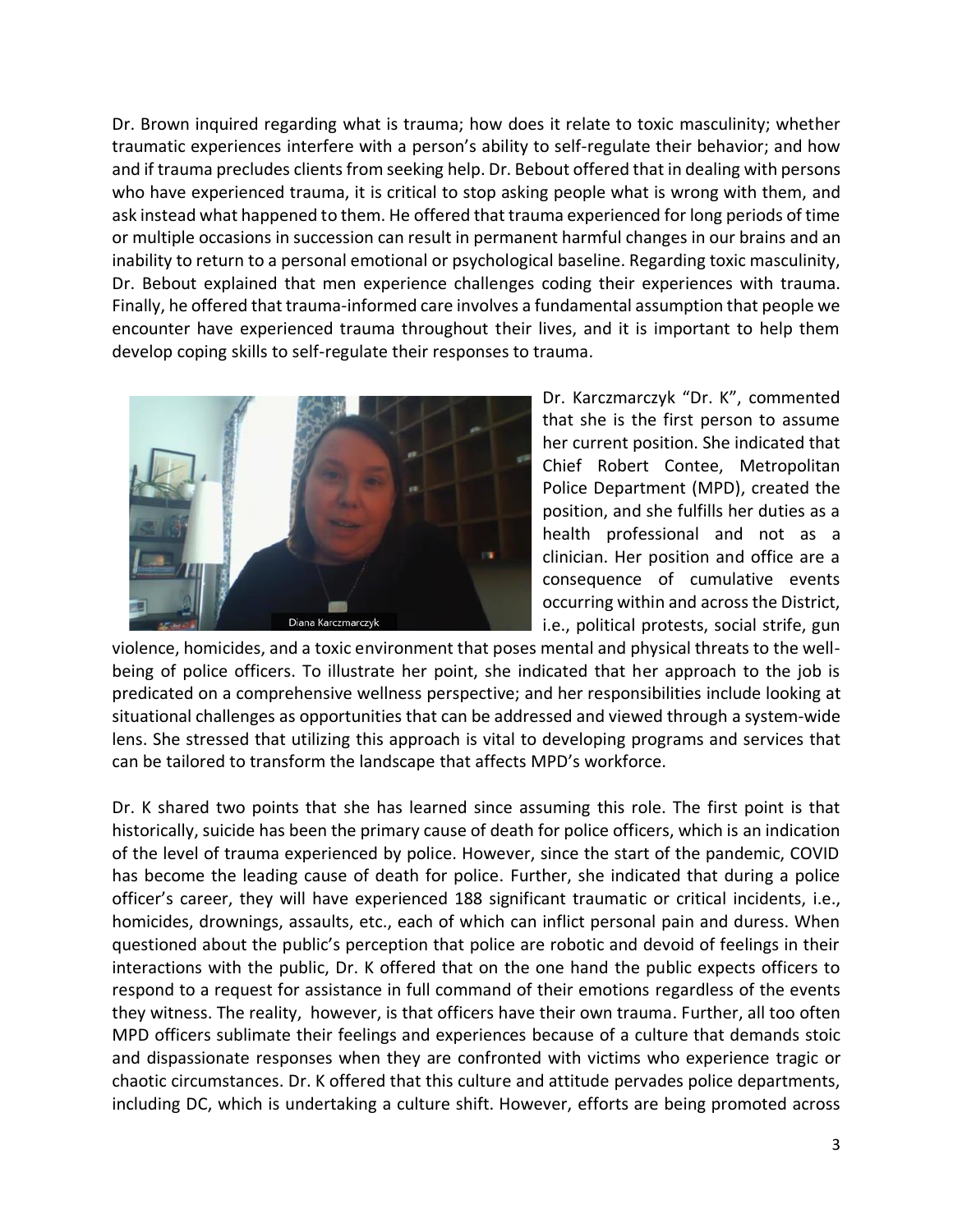police departments that urge officers to pursue self-care and to take advantage of employee assistance programs available for matters related to addiction, alcoholism, depression, and anxiety. Further, and very importantly, departmental programs are being well received by officers. Finally, a disturbing point offered regarding police officers is that upon retirement, and within five years, there is a high incidence of and probability of death.

Dr. Watkins-Laws offered that in her work with youth under court supervision, there is hope that circumstances related to employee trauma and its implications will change as administrators and policymakers commit resources to programs to address trauma and its consequences. She highlighted that the nature of the work she and her colleagues perform contribute to



anxiety for clients and criminal justice professionals respectively, because invariably, staff work with detained youth, interact with family members, and internalize the stress associated with the many pitfalls and tragedies that are common to the work they perform. From her perspective, she shared that it is important to appreciate that the trauma criminal justice practitioners encounter has wide-ranging trauma effects, and it is important for them to become attuned to how different traumatic stimuli affect them, and to have colleagues upon whom they can rely and communicate with to provide useful feedback regarding their responses to different stimuli and situations.

Dr. Watkins-Laws emphasized it is important for staff to connect the dots regarding cause and effect regarding their responses to personal trauma that may cause personal and unexpected triggers in certain situations. Additionally, it is important for staff to engage colleagues with whom they work to receive support and provide a temperature check on behaviors or responses that may indicate underlying challenges they are experiencing. Dr. Watkins-Laws also cited the importance of staff obtaining proper emotional, mental, and physical rest to regenerate themselves.

Dr. Key shared that the most important part of this discussion is understanding that her work and the work of her colleagues is not something that they must deal with, but rather it is work that they must truly "be about." Additionally, the work they perform must be reflected in the culture within which they operate because otherwise everyone suffers. And the work they aspire to do will suffer as well. Therefore, it is paramount to approach trauma and trauma responses through clinical practices and policies. She also explained that there is value in exploring architectural design and its visceral and harmful effects on clients and staff. Consequently, at DYRS, space has been configured to support "peace rooms" where staff can retreat to regroup in a hospitable space that promotes tranquility, which in turn enables them to return to their duties refreshed.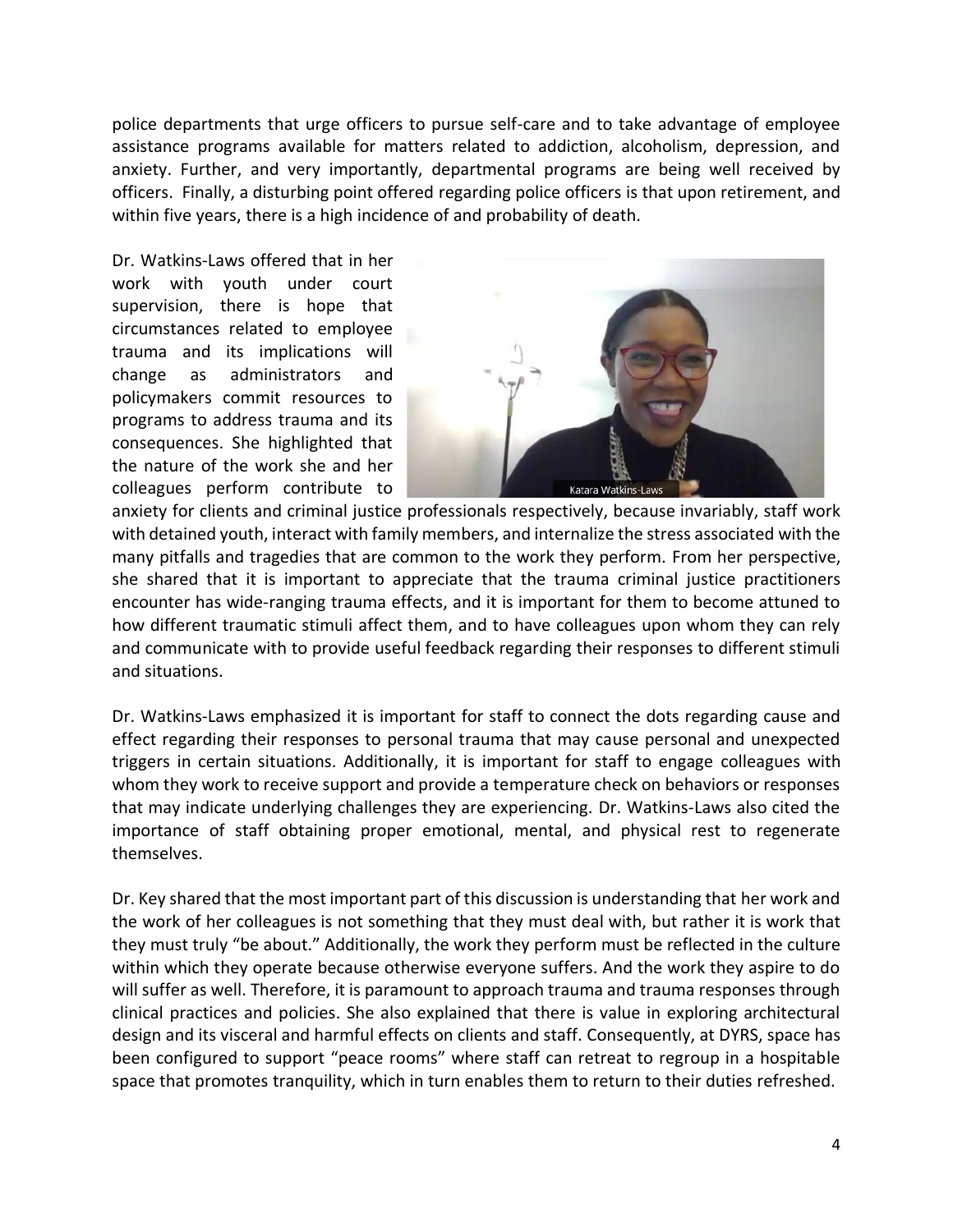Dr. Brown noted that detention facilities are designed to traumatize persons and spur modified behavior. He inquired regarding how to reconcile punitive aspects of detention/prison in relationship to rehabilitation. Dr. Key offered that notwithstanding the penal nature of being incarcerated and the ensuing trauma caused, if practitioners are doing what they are charged to do in a correctional environment their work does not have to cause harm.



A final point raised by Dr. Key related to the geography of the District and its Wards and tightly knit communities. Given that reality, it is not uncommon for DYRS staff to know victims of trauma, the perpetrators of trauma, related family members, and clients. Consequently, the typical six degrees of separation of association and interaction we are familiar with is seemingly reduced to two degrees. The result is that all too often,

some staff, i.e., credible messengers involved in supporting mentoring and restorative justice efforts, experience vicarious trauma across families and community members due to the nature of their dangerous and stressful work and those relationships. In those instances, it becomes critical to support the employee as they deal with their trauma.

Dr. Jordan shared her perspective working for the Department of Corrections. She offered that DOC started doing trauma-informed care in 2016 when they opened a men's step-down unit, which was a new development from the acute men's unit at the jail. Subsequently, the Department brought in two leading national experts that had formerly worked with the Substance Abuse and Mental Health Services Administration (SAMHSA) to develop a program named Trauma Addiction Mental Health and Recovery (TAMHR), a psychoeducational group designed to look at the role of trauma. The method employed focused on changing the conversation from what clients did to what happened to them. Given that only 30% of the population had been sentenced, the goal was to move from a custody perspective to a care model.

Dr. Jordan emphasized that the current program is for women who have mental health conditions and or substance use disorder issues. Although there is no program specifically designed for employees, corrections officers co-facilitate the training and she believes that through their participation they can adapt the principles to their lives. The program is a 15-module psychoeducational approach, based on understanding trauma, looking at trauma, and how to respond to trauma.

Dr Jordan also commented that daily Corrections work can be very traumatizing for the staff because they are subjected to abuse, physical altercations, and harassment. In some instances, generations of family members have worked in the jail and experience different forms of stress that affects them. Additionally, the corrections community is small, and the city is small. And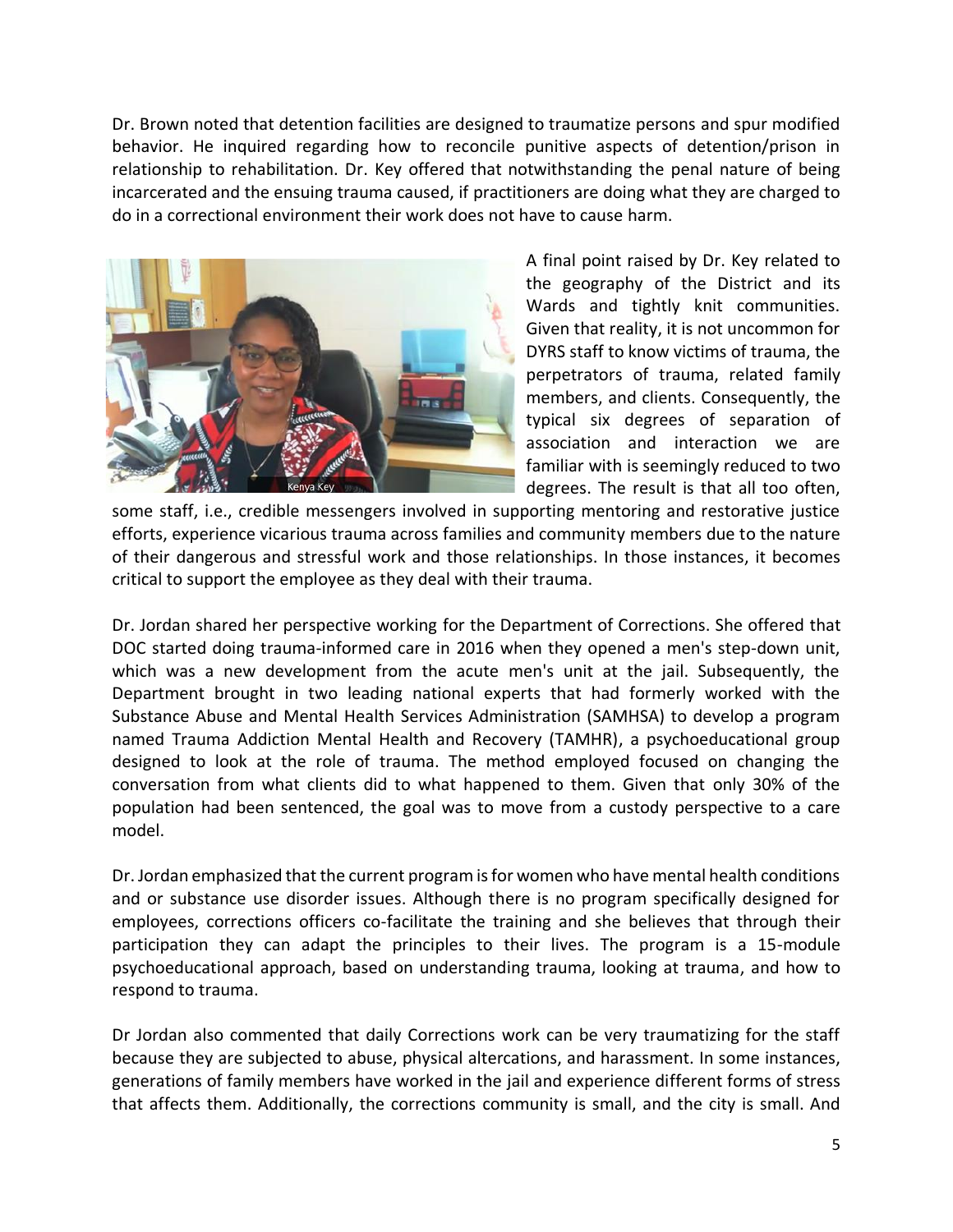stress and conflicts can arise once persons are released from detention and they or their family members encounter corrections officers. Consequently, residual tensions could possibly remain and present harmful risks. Finally, Dr. Jordan commented that trauma-informed care cofacilitated at work by officers can assist them in understanding the factors that contribute to someone's volatile responses while incarcerated.

#### Questions and Answers

Below are panelists' responses to questions posed by audience members.

How are the officers connected to MPD care? Is the support 100% voluntary or are officers mandated?

Therapy is provided by the MPD employee assistance program. Dr. K's role and approach is to analyze health and wellness from a systems perspective and not as a clinician. Additionally, MPD offers different policies and procedures, including self-care plans and chaplaincy programs that officers can utilize.

Are there Peer-to- Peer Programs set up across various agencies?

MPD is creating its own peer support team and they are relatively new to the peer-to-peer space.

Please comment on health plans and contacts after release for youth and adults, and whether there is acknowledgment of a trauma experienced by being incarcerated, and from a non- criminal standpoint.

According to Dr. Watkins-Laws, CSSD youth demonstrate separation anxiety when being processed at intake; especially after being arrested and being isolated from their family members. Other expressed symptoms include an inability for youth clients to sleep.

Dr. Key offered that "at the end of the day, jails and detention centers are not therapeutic environments…Our work is to ensure that we are not jailing and incarcerating people unnecessarily. We shouldn't have this many people behind bars. If someone is not a public safety risk, there is no reason for us to be subjecting them to further incarceration and subjecting them to additional trauma."

Has trauma-informed care for officers been observed to affect their empathy towards how they approach the community? And is this measured in any way?

Measuring empathetic reactions with community members is certainly something MPD would be interested in. However, MPD needs financial support to be able to expand and act on this metric and really find meaningful opportunities to make an impact on their interactions with the public.